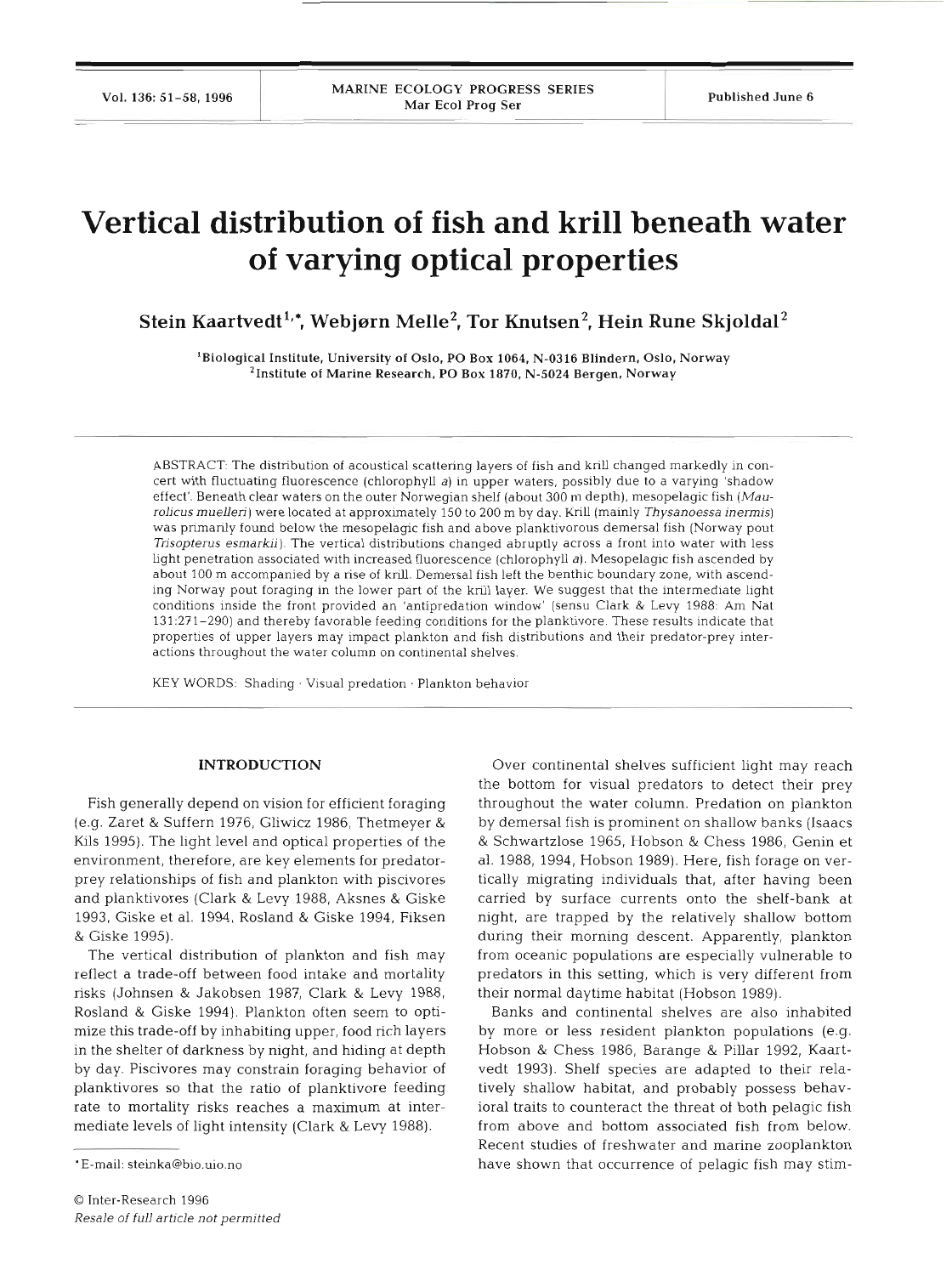ulate downward plankton swimming by day (Bollens & Frost 1989, 1991, Bollens et al. 1992a, b, Dawidowicz & Loose 1992, Frost & Bollens 1992, Neill 1992, Huang et al. 1993). Studies on plankton behavioral responses to the presence of demersal predators appear to be lacking.

In this paper, we address the distnbution of mesopelagic planktivorous fish (Maurolicus muelleri), krill (Thysanoessa inermis), and bottom associated planktivorous fish (Norway pout Trisopterus esmarkii] along a cross-shelf transect from oceanic waters and through a front on the shelf. We suggest that shading of light transmission by phytoplankton may be essential in governing the distribution of fish and krill and their predator-prey relationships, and we report on possible krill behavior that may reduce interactions with their demersal fish predators.

### **MATERIAL AND METHODS**

The study was carried out off northern Norway in April 1993 (Fig. 1). A cross-shelf transect was first covered by RV 'Johan Hjort' and, about 5 h later, by RV 'G.O. Sars' The distributions of macroplankton and fish were continuously recorded acoustically by shipmounted SIMRAD EK 500, 38 kHz and 120 kHz split-



Fig. 1 Map of study area with bottom contours. Track of acoustical transect is indicated by dotted line. Points A. B, and C depict. locations studied and referred to in other figures. Locations of trawling stations (see Table 1), and stations for light measurements (Stns L1 and L2) are given

beam echo sounders. Concurrent continuous measurements of salinity, temperature and fluorescence were made in water from the ship's sea water pump (taken at 5 m), using a Meerestechnik 1500 mini-CTD (conductivity, temperature, depth profiler) and a Turner design fluorometer. Water samples for chlorophyll a (chl a) analyses were taken at 10 m with Niskin bottles, and 260 m1 subsamples were filtered through Whatman GF/C filters and analyzed by standard methods. A linear relationship was found between these chl a values at selected stations and corresponding data from the continuous measurements of fluorescence along the transect (Chl  $a = 11.5$  Fluorescence  $-5.3$ ;  $r^2 = 0.88$ , n = 9). This relationship was used to convert the continuous fluorescence measurements into chl a values.

Vertical profiles of salinity, temperature, fluorescence and light extinction were measured at selected stations. We used Neil Brown CTDs (apparently giving salinity values about 0.1% higher than the mini-CTD), and a Seatech fluorometer that was attached to the CTD of RV 'G.O. Sars'. Downwelling irradiance was measured with a Biospherical light meter, which measured light on separate wavelengths and was also equipped with a CTD and a fluorometer.

For identification of acoustical targets, soundscattering layers (SSLs) were sampled by various midwater trawls [Harstad trawl (Nedreaas & Smedstad 1987); Method Isaacs-Kidd midwater trawl (MIK; Munk 1988) and Akra trawl (Valdemarsen & Misund 1995)]. Sampling depths were monitored by a Scanmar trawl eye or Scanmar depth sensor. Details are given in Table 1.

Feeding of Norway pout was investigated from analysis of stomach content of fish caught in the Harstad trawl. Stomachs were dissected out, injected with 10% formalin and stored in separate jars with 10 % formalin.

# **RESULTS**

# Acoustical recordings

Off the shelf, and on the outer part of the shelf, recordings at 38 kHz revealed a narrow SSL situated at about 150 to 200 m by day (e.g. to the left in Fig. 2). A more diffuse layer of weaker targets was observed below, extending almost down to the bottom on the outer shelf, where they sometimes occurred in relatively dense aggregations (i e. denser than appears to the left in Fig. 2). Fairly strong targets (fish) dominated in the benthic boundary zone.

The mesopelagic fish Müller's pearlside Maurolicus muelleri prevailed in catches from trawling aimed at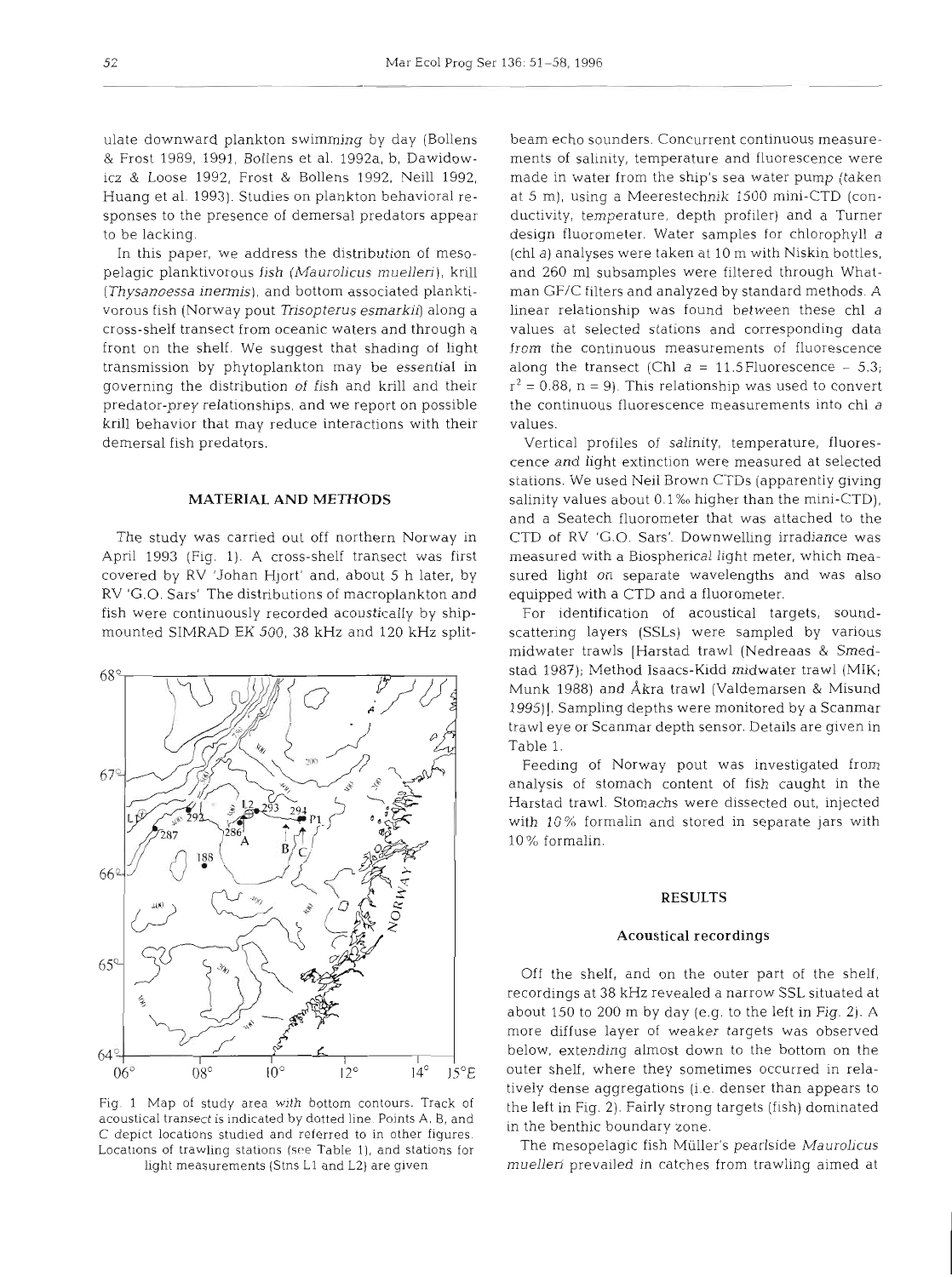| Acoustical structure                        | Stn            | Gear | Date (1993) |       | Time (h) Fishing depth (m) | Catches (kg per nautical mile)                                                                                                                                |
|---------------------------------------------|----------------|------|-------------|-------|----------------------------|---------------------------------------------------------------------------------------------------------------------------------------------------------------|
| Upper layer                                 | 292            | ÅТ   | 22 April    | 04:10 | $145 - 100$                | Maurolicus muelleri (2.1), Periphylla<br>periphylla (0.7), Clupea harengus (0.6),<br>Pollachius virens (0.5)                                                  |
|                                             | 188            | HT   | 18 April    | 14:50 | $220 - 180$                | <i>M. muelleri</i> (0.8), unidentified krill (0.2)                                                                                                            |
|                                             | 286            | HT   | 19 April    | 18:00 | $70 - 50$                  | M. muelleri (0.8), Thysanoessa inermis (0.7),<br>Meganyctiphanes norvegica (0.07)                                                                             |
|                                             | 287            | ÅΤ   | 20 April    | 13:35 | $230 - 200$                | M. muelleri (6.7)                                                                                                                                             |
| Intermediate<br>layer                       | 293            | HT   | 22 April    | 13:00 | $170 - 140$                | $T.$ inermis $(6.0)$ , M. muelleri $(0.4)$ ,<br>M. norvegica (0.2), Nyctiphanes mega-<br>lops (0.06), Trisopterus esmarkii (0.05),<br>Argentinus silus (0.05) |
|                                             | P <sub>1</sub> | MIK  | 23 April    | 21:30 | $70 - 50$                  | $T.$ inermis $(0.7)$ ,<br>Thysanoessa longicaudata (0.001)                                                                                                    |
| Intermediate/<br>bottom associated<br>layer | 294            | HT   | 22 April    | 20:25 | $220 - 170$                | $T.$ inermis (6.5), M. norvegica (2.9),<br>T. esmarkii (0.7), M. muelleri (0.01),<br>A. silus (0.01)                                                          |

Table 1. Trawl catches in acoustical structures designated by their relative vertical distribution during daytime. Locations of stations are depicted in Fig. 1. Time refers to start of tow and is given as European standard time (GMT + 1 h). AT: Akra trawl; HT: Harstad trawl; MIK: Method Isaacs-Kidd midwater trawl

the upper SSL (Table 1). Samples from the intermedi- more compact SSL was formed about 100 m above

mesopelagic fish; see 'Discussion') ascended by ap- constant along this section (Fig. **3).**  acoustic records (Fig. 2). These were not temporal (Table 2). effects, as similar patterns were

observed by the 2 research vessels

the krill layer, on several occasions apparently accompanied by a concurrent ascent of krill. The most prominent example of concurrent rise by fish and krill is presented in Fig. **3.** Outside a patch of fish, the krill layer extended almost down to the sea floor. With increased numbers of fish rising from the benthic boundary zone, the distnbution of krill became shallower, and a

the water column during the subse-

quent -50 km of acoustical recordings in daylight. Their distribution partly extended into the lower component of

ate, diffuse layer consisted mainly of the krill *Thysa-* bottom. Parallel to the ascent, the values of fish *noessa inermis* (Table 1). The benthic boundary zone backscattering (a measure of fish biomass) increased was not sampled. by an order of magnitude (Fig. 3), and peaked in the During the cross-shelf transect, the vertical dis- region of shallowest krill distribution. Thereafter intetribution of all targets changed abruptly after about grated fish values decreased and both fish and krill 70 km of mapping. The upper layer (interpreted as descended. The total backscattering of knll was fairly

proximately 100 m. There was a coinciding ascent of Trawl catches in the ascending layer consisted the diffuse targets (interpreted as krill). Demersal fish mainly of krill and Norway pout *Trisopterus esmarkii*  left the benthic boundary zone. This could be better (Table 1). *Thysanoessa inermis* was the only idenvisualized by expanding the bottom 10 m of the tifiable prey item in the stomachs of Norway pout

making their records almost 5 h apart. Table 2. Stomach content of a subsample of 9 Norway pout *Trlsopterus esmarkii*  Landward of this sudden rise, from a midwater trawl catch at Stn 294 on 22 April 1993 (20:25 h European ascending 'demersal' fish were ob-<br>standard time: GMT + 1 h). Bottom depth 295 m, sampling depth 170 to 220 m. served in the lower 50 to 100 m of Scale for stomach fullness is from 1 (empty) to 5 (full and distended). Scale for state of digestion is from 1 (fresh) to 5 (mushy)

| Fish length<br>(c <sub>m</sub> ) | Stomach<br>content(q) | Dominant<br>prey item, n               | Stomach<br>fullness | State of<br>digestion |
|----------------------------------|-----------------------|----------------------------------------|---------------------|-----------------------|
| 11                               | Empty                 |                                        |                     |                       |
| 11                               | 0.334                 | Thysanoessa inermis<br>$(17-20$ mm), 5 |                     | 1, 3                  |
| 14                               | 0.100                 | $T.$ inermis $(19 \text{ mm})$ , 5     | 3                   | $2 - 3$               |
| 14                               | 0.085                 | Unidentified krill, 2                  | 3                   | 3                     |
| 14                               | Empty                 |                                        |                     |                       |
| 15                               | 0.466                 | <i>T. inermis</i> (20, 21 mm), 2       | 4                   |                       |
| 15                               | 0.471                 | T. inermis (17-20 mm), 5               | 4                   | 2                     |
| 16                               | 0.169                 | Unidentified krill, 2                  | 3                   | 3                     |
| 17                               | 1.128                 | Unidentified krill                     | 4                   | 3                     |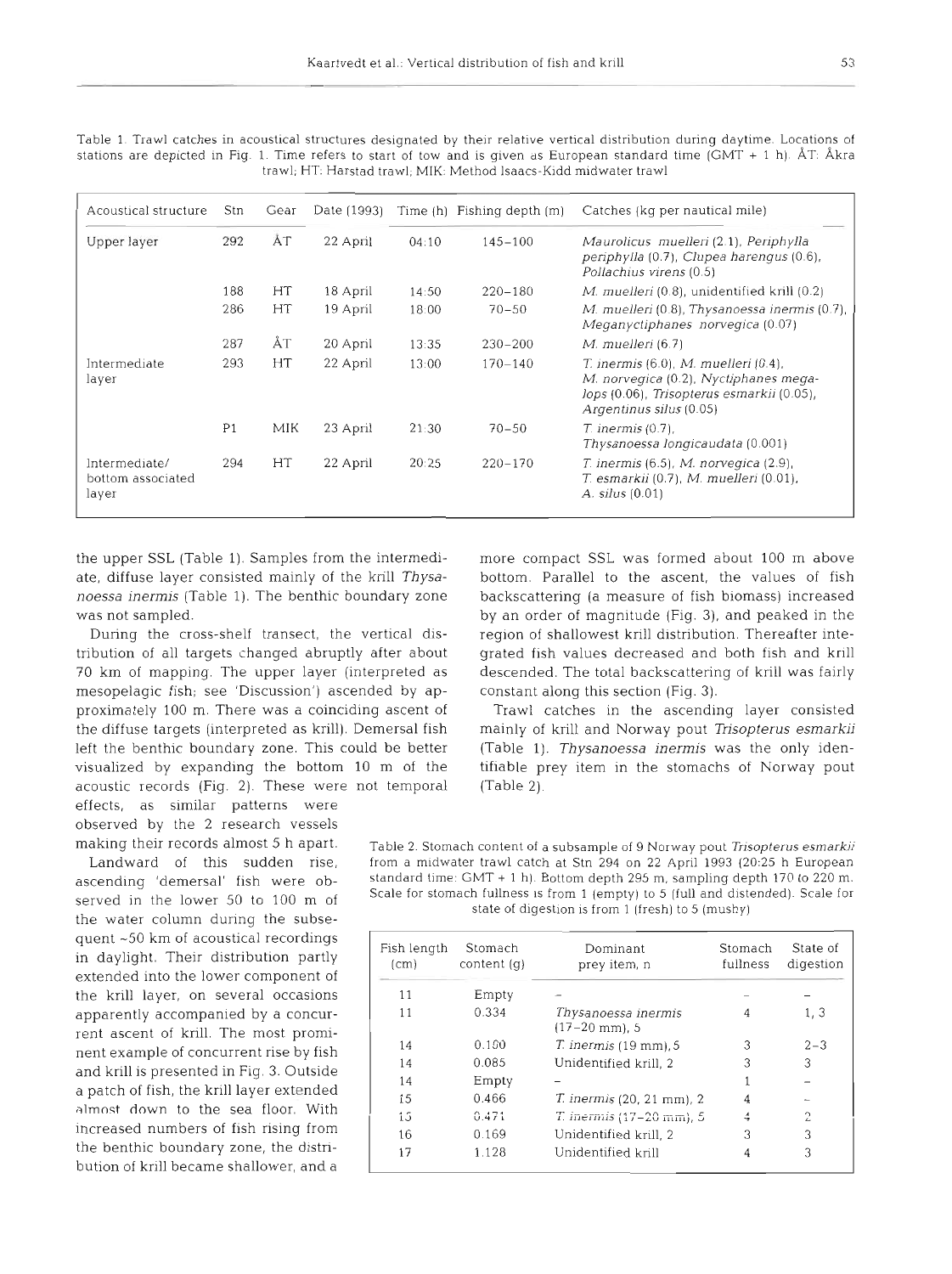

Fig. 2. Echograms (38 **kHz)** from (a) RV 'Johan Hjort' at 13:16-13.45 h European standard time (GMT + 1 h) and (b) RV 'G 0. Sars' at 1756-18:25 h on 22 April 1993. Location of the abrupt changes in vertical distributions corresponds to Point A of Fig. 1. Color code refers to volume backscattering strength (db). Vertical lines delineate nautical miles. Lower, narrow panels show vertical expansions of the lowermost 10 m above the sea floor. Build-up lines of integrated backscattering for these bottom windows are superimposed. Identities of acoustical layers are suggested

The abrupt changes in vertical distributions at depth (Fig. 6). depicted in Fig. 2 were associated with a front, as demonstrated by concurrent drops in surface (5 m) salinity and temperature, and increased chl a (fluores-  $DISCUSSION$ cence) values (Fig. 4; point A). There was no apparent change in the hydrography at depth. Changes in sur- Identification of SSLs face salinity and temperature were relatively small, while fluorescence and light extinction inside the The use of acoustics provides unsurpassed temporal front were much higher than In oceanic water (Figs. **4** and spatial coverage and also offers the advantage of to 6; vertical profiles of light extinction not available mapping fish and larger zooplankton simultaneously. from just outside the front). Identifications of targets may, however, represent a

ward, portrayed in Fig. 3, took place beneath a surface ods. Based on the net catches, acoustic characteristics, lens of slightly saltier, warmer water with intermediate and previous investigations, we feel confident that the

Environmental characteristics concentrations of chl a (Fig. **4;** between points B and C). There was no apparent change in the hydrography

The ascent of demersal fish and krill further land- problem and must partly rely on supplementary meth-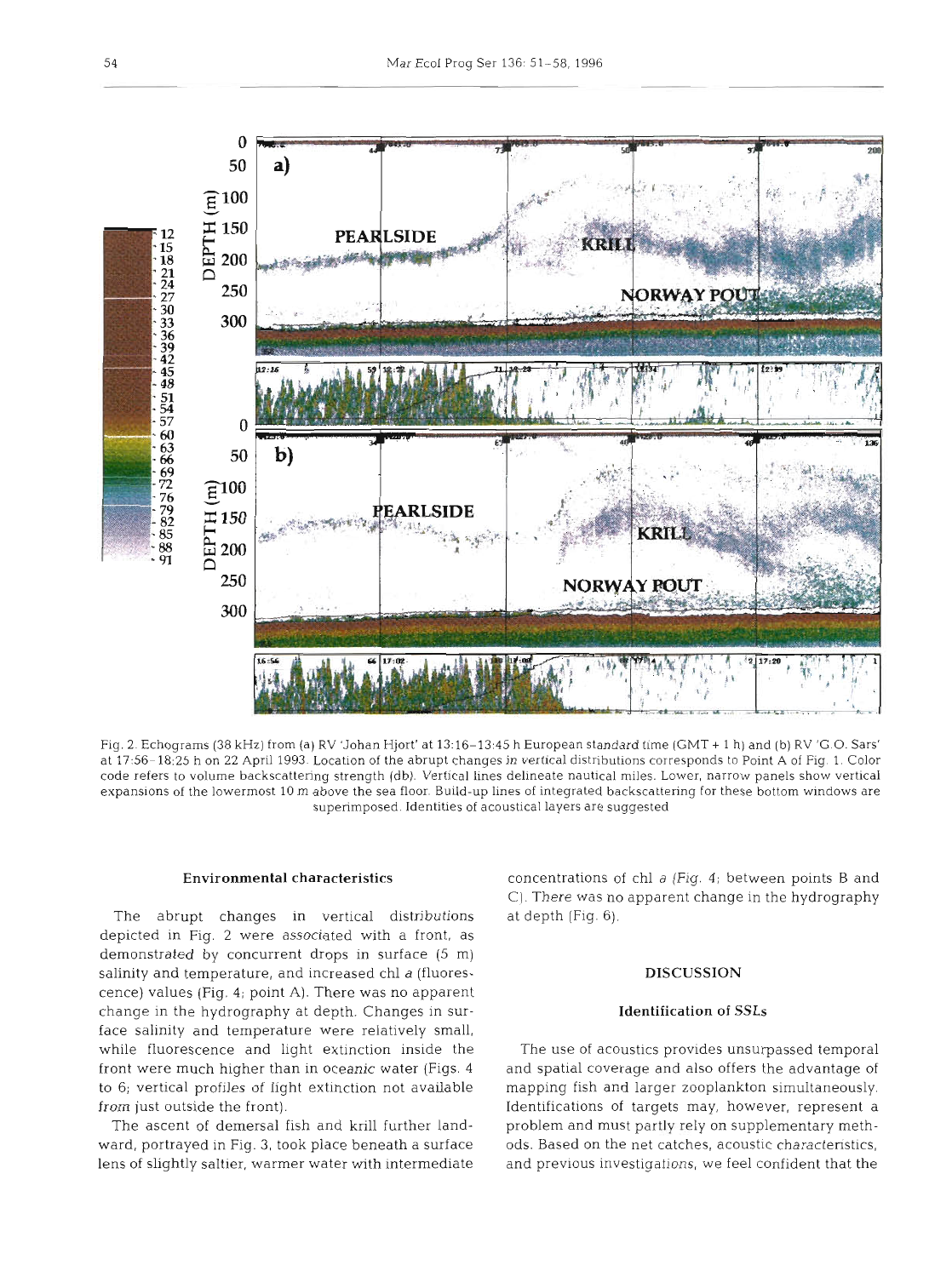



level for the outlined 'blocks', as calculated by the Bergen Echo Integrator system (Foote et al. 1991) Equation for the Derivation of the Derivation of the Derivation (Foote et al. 1991) Equation (Foote et al. 1991) Equat level for the outlined "blocks', as calculated by the Bergen Echo Integrator system (Foote et al. 1991)

3 groups of targets addressed in this investigation are correctly identified.

Maurolicus muelleri prevailed in samples from trawling aimed at the upper mesopelagic SSL, though catches were small (Table 1). This corresponds to other offshore sampling in this type of acoustical structure (Bergstad 1990, Melle et al. 1993). In Norwegian fjords, both video recordings and trawling have clearly revealed that M. muelleri is the main target in this kind of layer, characterized by narrow vertical extension and considerable horizontal patchiness (Giske et al. 1990, Skjoldal et al. 1993, Rasmussen & Giske 1994, Bjelland 1995, authors' unpubl. results).



Fig. 4. Continuous measurements of salinity, temperature and chlorophyll a (as estimated by the regression Chi  $a = 11.5$  Fluorescence  $-5.3$ ;  $r^2 = 0.88$ , n = 9) at 5 m depth during the crossshelf transect from oceanic (left) to coastal water (right). Points A, B, and C denote locations referred to in Fig. 1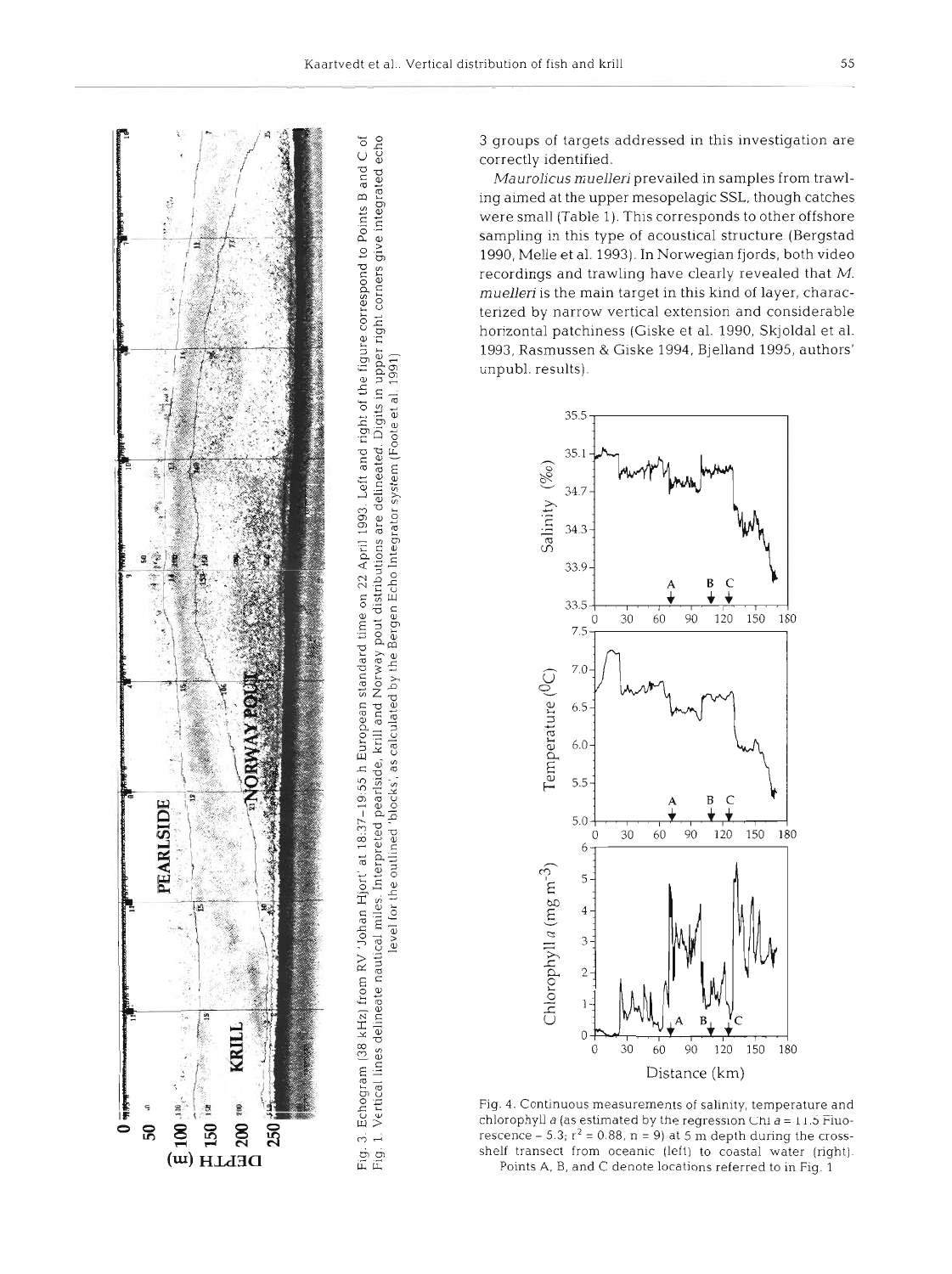



Fig. 5. Isolines of (a) salinity, (b) temperature and (c) fluorescence across the continental shelf from oceanic (left) to coastal water (right) on 22 April 1993. Bottom contour is processed from acoustical data obtained during the transect. CTD profiles from RV 'Johan Hjort' and RV 'G.O. Sars' are combined while fluorescence results are from 'G.O. Sars'. Arrows depict sampling stations. Points A, B, and C deplct locations referred to in Fig. 1 The less haline and colder water shoreward of Point C represents the Norwegian coastal current

Catches in the diffuse SSL were dominated by krill (predominantly *Thysanoessa inermis* and some *Meganyctiphanes norvegica;* Table *1).* Also the acoustical signature and comparison between the 2 frequencies suggested that this SSL was composed of many relatively small organisms. While ascending into the upper 100 m at night, i.e. within the range of the 120 **kHz**  sounder, these targets were more distinctly revealed by the higher frequency (not shown). Krill is at the lower end of the detectable size range at 38 kHz, and

Fig. 6. Vertical profiles of (a) sigma T, (b) fluorescence, and (C] transmission of blue light in (1) waters outside the break (Stn L1) and **(2)** just inslde Point A (Stn L2)

will be better displayed at 120 **kHz** (Everson et al. 1990, Foote et al. 1990, Greene et al. 1991).

We did not carry out bottom trawling during the survey, but have 1 trawl catch identifying the ascending fish as Norway pout. On other cruises, bottom trawling on the shelf has yielded catches dominated by Norway pout in similar acoustical structures (Torgersen 1995, unpubl. data from the Institute of Marine Research, Bergen). The color code of single fish echoes indicates that the prevailing demersal targets were relatively small fish.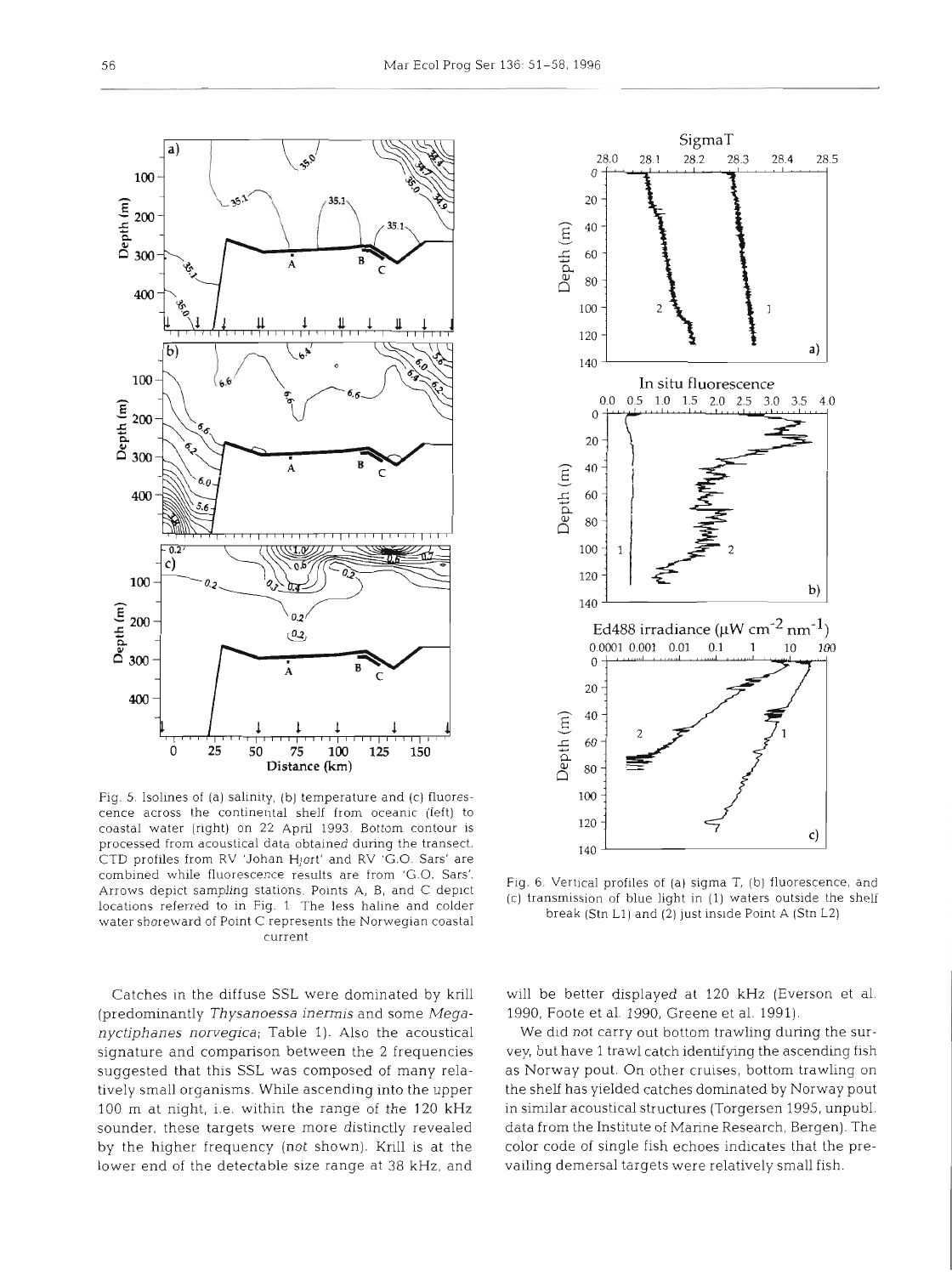### Factors governing vertical distributions

Distribution of scattering layers across fronts has elsewhere been found to follow water types (Sameoto 1982). Our results, however, were apparently not explainable by preference for a particular water mass, as temperature and salinity in deeper waters were fairly homogeneously distributed along the transect. We suggest that the 'shadow effect' caused by algal growth in waters inside the front played an instrumental part in shaping vertical distributions.

Light levels appeared to be roughly corresponding in the layer of *Maurolicus muellerj* outside and inside the front. Light intensity at the top of the pearlside layer just inside the front (taken as 80 m) was 0.0002 and  $0.0005~\rm \upmu W~cm^{-2}~nm^{-1}$  for blue (488 nm) and green (520 nm) light respectively. By extrapolating the light extinction curves for water outside the shelf break (Stn L1), corresponding values were found at 230 m (blue) and 170 m (green). The pearlside layer in this specific location was recorded between 180 and 210 m. Previous studies have shown that the pearlside is very sensitive to fluctuating light, for example rapidly adjusting its vertical distribution in response to variable cloudiness (Giske et al. 1990, Balifio & Aksnes 1993, Rasmussen & Giske 1994)

Also, Norway pout and euphausiids are sensitive to the ambient light (e.g. Gordon 1977, Sameoto 1980, Kulka et al. 1982, Albert 1993) and may have responded to the 'dusk' inside the front. Besides, the algae represent a food source for the krill. In the example portrayed in Fig. 3, however, the vertical distribution of krill apparently shallowed in concordance with increased predation pressure from below. This was evidenced by enhanced fish abundance (an order of magnitude), their vertical extension into the krill layer and fish stomach content (Table 2). Alternatively to a causal relationship with krill adjusting their vertical distribution when exposed to the ascending predators, the upward displacement may have had a physical cause, such as internal waves (e.g. Haury et al. 1979). The incident took place fairly late in the afternoon  $(-0.5$  to 1.5 h prior to sunset), but the shallow distribution apparently did not reflect an initiation of die1 vertical migration as the ascent was followed by a subsequent descent. The intermediate fluorescence of upper layers (Fig. 4) implies higher transparency than elsewhere on the inner shelf, but lower than in outer shelf waters.

# Trophic interactions

Distribution of demersal Norway pout and krill was mainly vertically disjunct outside the front, while the

pout ascended into the lower part of the krill layer inside the front, foraging on *Thysanoessa inermis.*  Small fish, like Norway pout (e.g. Table 2), are themselves potential prey of visually hunting fish, and possibly become more vulnerable to predation when foraging in the water column (see for example Donnely & Dill 1984, Lima & Dill 1990). Piscivores need more light than planktivores to hunt efficiently since the numerical density of fish prey is much lower than zooplankton (Clark & Levy 1988). Thus, the ratio of mortality risk to feeding rate for the planktivore reaches a minimum at intermediate levels of light intensity, a so-called 'antipredation window'. In the original model by Clark & Levy (1988), 'antipredation windows' for planktivores occur for brief intervals at dawn and dusk. We suggest that the model may as well apply along horizontal transects in, or below, waters of different optical properties. This would be in accordance with laboratory studies ascribing increased planktivorous feeding in waters of intermediate turbidity to reduced potential risk to predators (Gregory & Northcote 1993).

Acknowledgements. We thank Egil Sakshaug and Runar Dalløkken for access to light data, and Karsten Hansen, Thomas Torgersen and Tom Viken for technical assistance. This is a contribution from the research program Mare Cognitum.

### LITERATURE CITED

- Aksnes DL, Giske J (1993) A theoretical model of aquatic visual feeding. Ecol Model 67:233-250
- Albert OT (1993) Biology and ecology of Norway pout (Trisopterus esmarki Nilsson, 1855) in the Norwegian deep. ICES J Mar Sci 51:45-61
- Baliño BM, Aksnes DL (1993) Winter distribution and migration of the sound scattering layers, zooplankton and micronekton in Masijorden, western Norway. Mar Ecol Prog Ser 102:35-50
- Barange bl. Pillar SC (1992) Cross-shelf circulation, zonation and maintenance mechanisms of Nyctiphanes capensis and Euphausia hanseni (Euphausiacea) in the northern Benguela upwelling system. Cont Shelf Res 12:1027-1042
- Bergstad OA (1990) Ecology of the fishes of the Norwegian deep: distribution and species assemblages. Neth J Sea Res 25:237-266
- Bjelland O (1995) Life-history tactics of two fjordic populations of Maurolicus muelleri. Master's thesis, University of Bergen
- Bollens SM, Frost BW (1989) Zooplanktivorous fish and variable die1 vertical migration in the marine planktonic copepod Calanus pacificus. Limnol Oceanogr 34:1072- 1083
- Bollens SM. Frost BW (1991) Die1 vertical migration in zooplankton: rapid individual response to predators. J Plankton Res 13:1359-1365
- Bollens SM, Frost BW, Lin TS (1992a) Recruitment, growth, and diel vertical migration of Euphausia pacifica in a temperate fjord. Mar Biol 114:219-228
- Bollens SM, host BW, 'l'horeson US, Watts SJ (1992b) Die1 vertical migration in zooplankton: field evidence in support of the predator avoidance hypothesis. Hydrobiologia 234 33-39